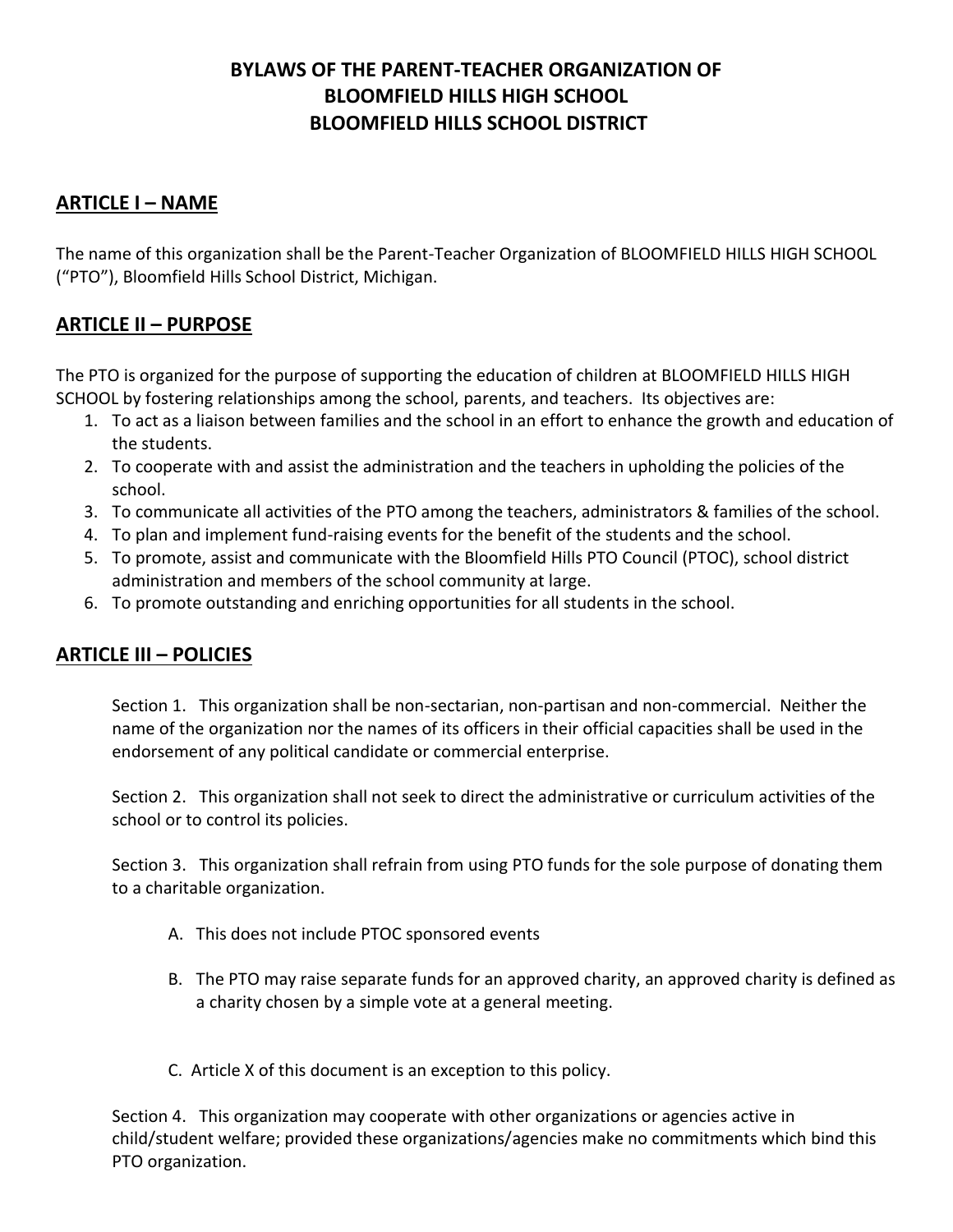Section 5. This organization shall be charged with the responsibility for accurately reporting information, communication, and policies of the PTO Council.

### **ARTICLE IV – GENERAL MEMBERSHIP**

Section 1. Any parent or guardian of a registered student attending Bloomfield Hills High School may become a member. Payment of annual dues is encouraged, but in the spirit of inclusion, not mandatory.

Section 2. The teachers and administrators of Bloomfield Hills High School shall be members of this organization, in a non-voting capacity, without payment of dues.

## **ARTICLE V - DUES**

Section 1. The annual dues shall be determined by the incoming PTO Executive Board (as defined in Article VI below). In the absence of any specific determination of dues, the amount in effect for the preceding year shall be the dues for the new year.

Section 2. Dues shall be collected on a per household basis.

Section 3. In accordance with PTOC policy, a portion (determined by PTO Council) of the PTO dues shall be paid each year as dues to PTO Council, within 30 days as invoiced by the PTOC.

Section 4. All PTO Board members, including special and standing committees, must be paid members of the PTO for the year in which they are serving.

#### **ARTICLE VI – EXECUTIVE BOARD AND ITS DUTIES**

Section 1. The Executive Board shall consist of, but not limited to, the following officers: President(s), President(s)-Elect*,* Secretary(ies), Treasurer(s). Other board members may include, but are not limited to; Past-President(s) and Treasurer-elect, Social Media, Hospitality, Leadership Liaison, Community Service.

Section 2. Duties of the Executive Board shall be:

- A. To attend a majority of regularly scheduled meetings of the Executive Board.
- B. To submit and approve for adoption a budget for the fiscal year.
- C. To transact necessary business in the intervals between organization meetings and such other business as may be referred to it by the organization, including simple majority authorizing of non-budgeted expenditures not exceeding \$350.00.
- D. To approve routine bills within the limits of the budget.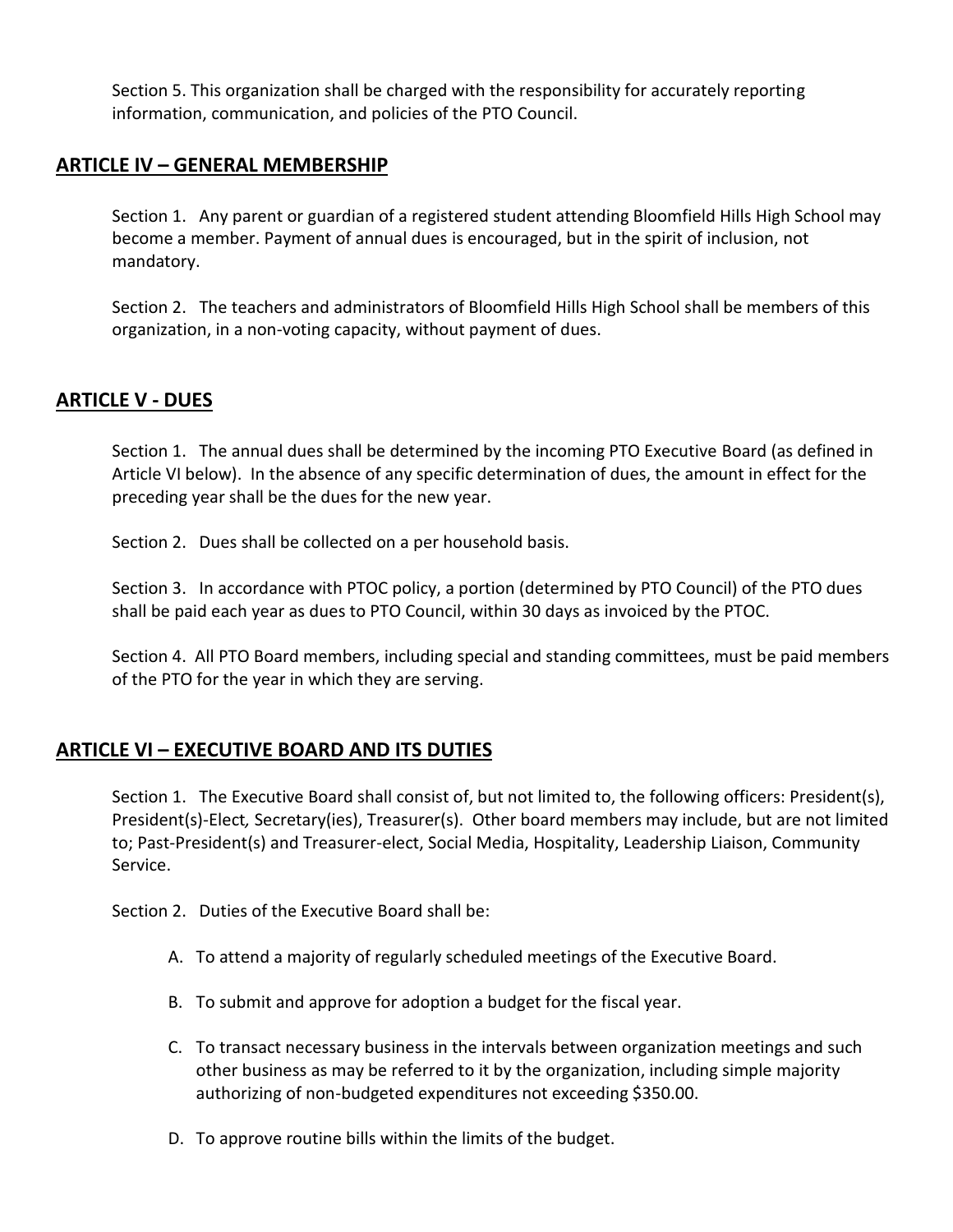- E. To create standing committees and appoint their chairpersons.
- F. To review and act upon plans of the standing committees.

G. To appoint an audit committee, at the Executive Board's discretion, to examine the books of the PTO, on an annual basis.

Section 3. Executive Board Meetings:

- A. Meetings of the Executive Board may be called by the President(s) or by a majority of the Executive Board. The purpose of the meeting shall be stated in the notice*.*
- B. Each individual Executive Board member shall have one (1) vote and voting shall only take place during an Executive Board meeting. All votes must be cast in person or via telephone conferencing or by electronic voting. A majority of executive board members constitute a quorum. The President shall not vote except in the case of a deadlock.

#### Section 4. Budget Committee

- A. The Budget Committee shall consist of at least three people drawn from the following positions: the President(s), President(s)-Elect, Past President, Treasurer and Treasurer-Elect.
- B. The Budget Committee shall review the previous year's budget and develop a proposed budget for the following year. The proposed budget shall be presented to the PTO for approval at or prior to the first regularly scheduled PTO meeting of the school year. Any expenditures exceeding \$250 that are not approved in the current budget shall be voted on and approved by a simple majority at monthly meetings.
- C. The PTO fiscal year shall align with the school year.

#### Section 5. The duties of the individual officers shall be:

- A. The President(s) shall: preside at all monthly meetings of the PTO, call special meetings, set meeting times, appoint special committees, serve on the budget committee, and attend general PTO council meetings. The President may sign orders drawn on the treasury, if needed. The President shall serve as the primary contact for the principal. The President shall represent the organization at meetings outside the organization, serve as an ex-officio member of all committees and coordinate the work of all the officers and committees in order that the purpose of the organization is served. The President shall serve a term of no more than (2) years. The President(s) shall make available a copy of the current Bylaws to the Executive Board at the commencement of every school year.
- B. The President(s)-Elect shall: act as aid(s) to the President(s), perform the duties of the President(s) in the absence of that officer, serve on the Budget Committee, serve on the Nominating Committee, and attend monthly General PTO Council meetings, in absence of the President. The President-Elect shall serve a term of one (1) year.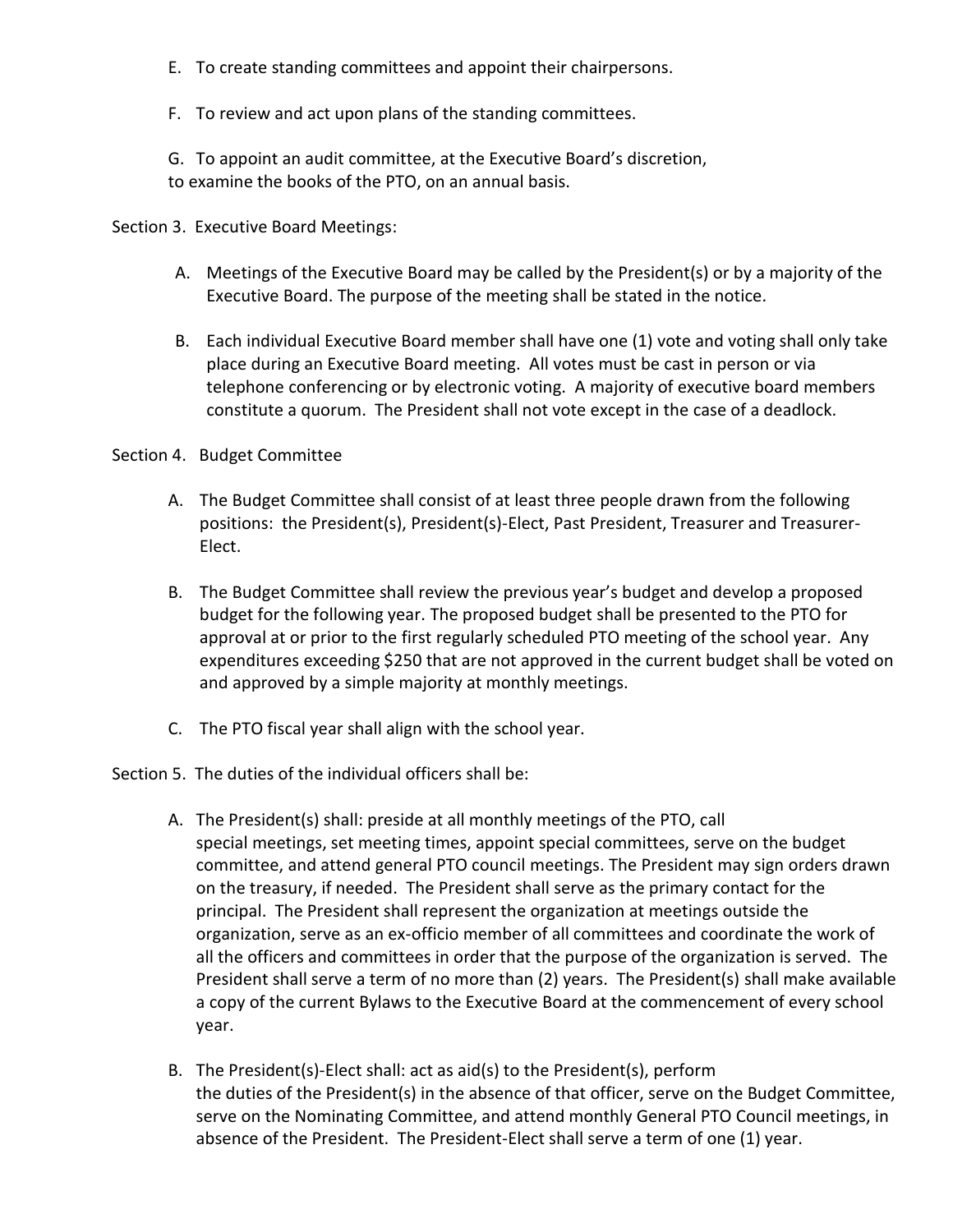- C. The Secretary shall: keep an accurate record of all meetings of the PTO and the PTO Executive Board. The secretary shall prepare and publish typed minutes of all regular meetings. The secretary shall present minutes to the membership for approval at each regular meeting. The secretary shall perform all duties of correspondence on behalf of the PTO. The secretary shall serve a term of no more than two (2) years.
- D. The Treasurer shall: collect all dues and receive all monies of the organization, keep an accurate record of receipts and disbursements of the PTO, serve on the Budget Committee, and prepare a written report for each PTO meeting. Reimbursements and expenses shall be paid out in a timely manner in accordance with the budget. The Treasurer shall present a proposed budget for the following year at the May or September meeting*.* The Treasurer shall serve a term of no more than two (2) consecutive years.
- E. The Past President(s) shall act as an advisor to the PTO Executive Board, may attend monthly General PTO Council meetings and may serve on the Budget Committee. The treasurer-elect, if applicable, shall act as an aide to the treasurer and perform duties of the treasurer in the absence of that officer. The Treasurer-elect shall be responsible for recordkeeping as assigned by the treasurer. The Treasurer-elect shall serve a term of no more than three (3) consecutive years total as Treasurer and Treasurer-Elect.
- F. No board member shall receive compensation for their service. No one person shall serve in two officer positions at the same time (President, Secretary, and Treasurer.)
- G. The President/Co-Presidents shall actively counsel with the principal.

#### **ARTICLE VII – GENERAL MEETINGS**

Section 1. A minimum of five **general** meetings of the organization shall be held during the school year.

Section 2. The Annual Meeting for elections shall be held each year in May.

Section 3. Special General Meetings of the organization may be called by the President, or upon the written request to the president of at least ten (10) members. This request must state the purpose of the meeting and a notice to that effect must be issued. Notice of any special meeting shall be made not less than forty-eight (48) hours prior to said meeting.

Section 4. The order of business of the meetings will be substantially as follows:

- 1. Call to order
- 2. Review and approval of minutes
- 3. Statement of Treasurer
- 4. Reading of Communication
- 5. Reports and their disposal
	- a. Principal's Report
	- b. Student Leadership Report
	- c. President's Report
	- d. President Elect's Report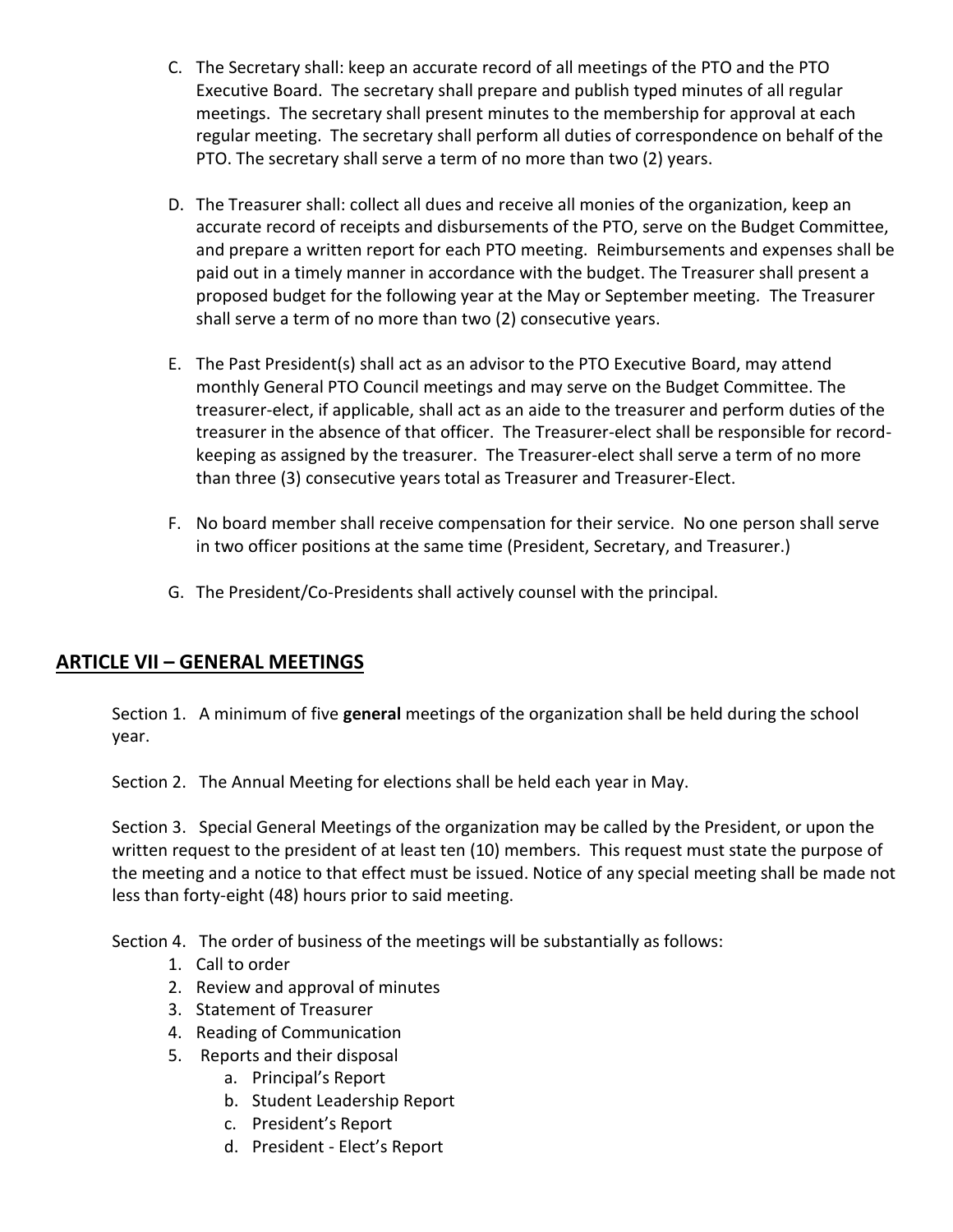- e. Standing Committees
- f. Special Committees
- 6. Unfinished Business
- 7. New Business
- 8. Announcements
- 9. Adjournment

Section 5. In a general meeting each paid household membership is entitled to one (1) vote. This refers both to the general membership and the Executive Board.

Section 6. The presiding officer at any general meeting, special meeting or Executive Board meeting shall not vote except in the case of a deadlock.

Section 7. Motions shall be passed by a simple majority of members present.

## **ARTICLE VIII – NOMINATIONS AND ELECTIONS OF THE EXECUTIVE BOARD**

Section 1. Nominations

- A. A Nominating Committee shall be appointed by the President(s). It shall consist of the President(s)-Elect and at least two (2) other members of the organization, in addition to the Principal. This committee shall present the slate in writing at a regularly scheduled meeting at least thirty (30) days prior to the general meeting set for elections (the "Annual Meeting").
- B. The Nominating Committee shall select at least one (1) nominee for each office. The consent of all nominees must be secured before such name is placed in nomination.

Section 2. At the Annual Meeting, the President or President-Elect shall present the slate of nominees for election. Additional nominations may be made from the floor at this time with the nominee's consent.

Section 3. Elections shall be determined by a simple majority vote of those members present.

Section 4. A vacancy of one Co-President shall be filled by the Co-President. If there is only President, it shall be filled by the Secretary. Other vacancies on the Executive Board shall be filled by an appointment presented by the President at a regularly scheduled PTO meeting and confirmed by a vote of the members present at the next regularly scheduled meeting. The new office holders shall remain until the end of the original term of office.

Section 5. Newly elected Executive Board members shall take office at the Annual Meeting.

Section 6. Removal of an officer of the Executive board can be performed with, or without cause by the following procedure:

- A. Commencement of a special meeting as set forth in Article VI Section 3A
- B. Prior notice shall be given to the Board Member whose status is questioned.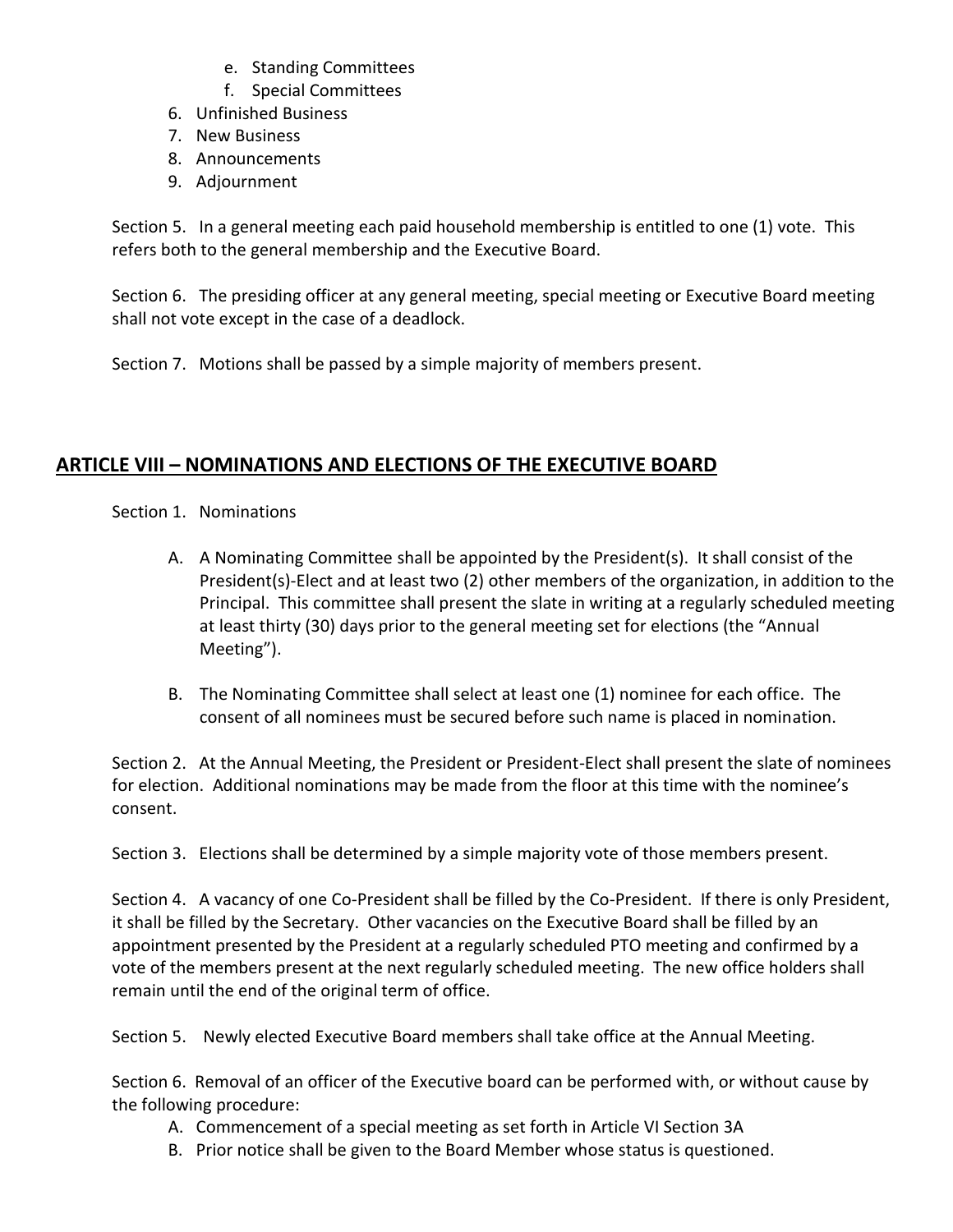C. Removal can occur by a vote of a simple majority.

#### **ARTICLE IX - STANDING AND SPECIAL COMMITTEES**

Section 1. Standing Committees

- A. Standing Committees are permanent committees constituted to perform a continuing function.
- B. The chairperson/co-chairperson(s) of each standing committee shall be appointed annually by the Executive Board.
- C. The chairperson or co-chairpersons of each standing committee shall comprise the General PTO Board.
- D. The chairperson(s) of all standing committees shall present work plans to the Executive Board for approval, and no committee's work shall be undertaken without the approval of the Executive Board.

Section 2. Special Committees

- A. A special (or *ad hoc*) committee is a committee appointed, as the need arises, to carry out a specified task, at the completion of which (or presentation of its final report) it automatically ceases to exist.
- B. A special committee should not be appointed to perform a task that falls within the assigned function of an existing standing committee.
- C. The Executive Board shall appoint special committees as deemed necessary to carry out the work of the organization and shall determine the number of members on such special committees.

D. The President(s) shall be an ex-officio member of all special committees except the Nominating Committee.

## **ARTICLE X – CONFLICT OF INTEREST**

The purpose of this conflict of interest policy is to promote transparency within the Parent Teacher Organization (PTO) of BHHS, when it is contemplating entering into a transaction or arrangement that might benefit the financial or personal interest or concern of an officer or board member. The terms 'interest' and 'concern' include any entity or person other than this organization.

All Board Members will fully disclose any conflict of interest in any matter before the board.

All Board Members that disclose a conflict of interest will withdraw from any lobbying. Once a motion is presented, all Board members that disclose a conflict of interest will withdraw from any discussion and voting.